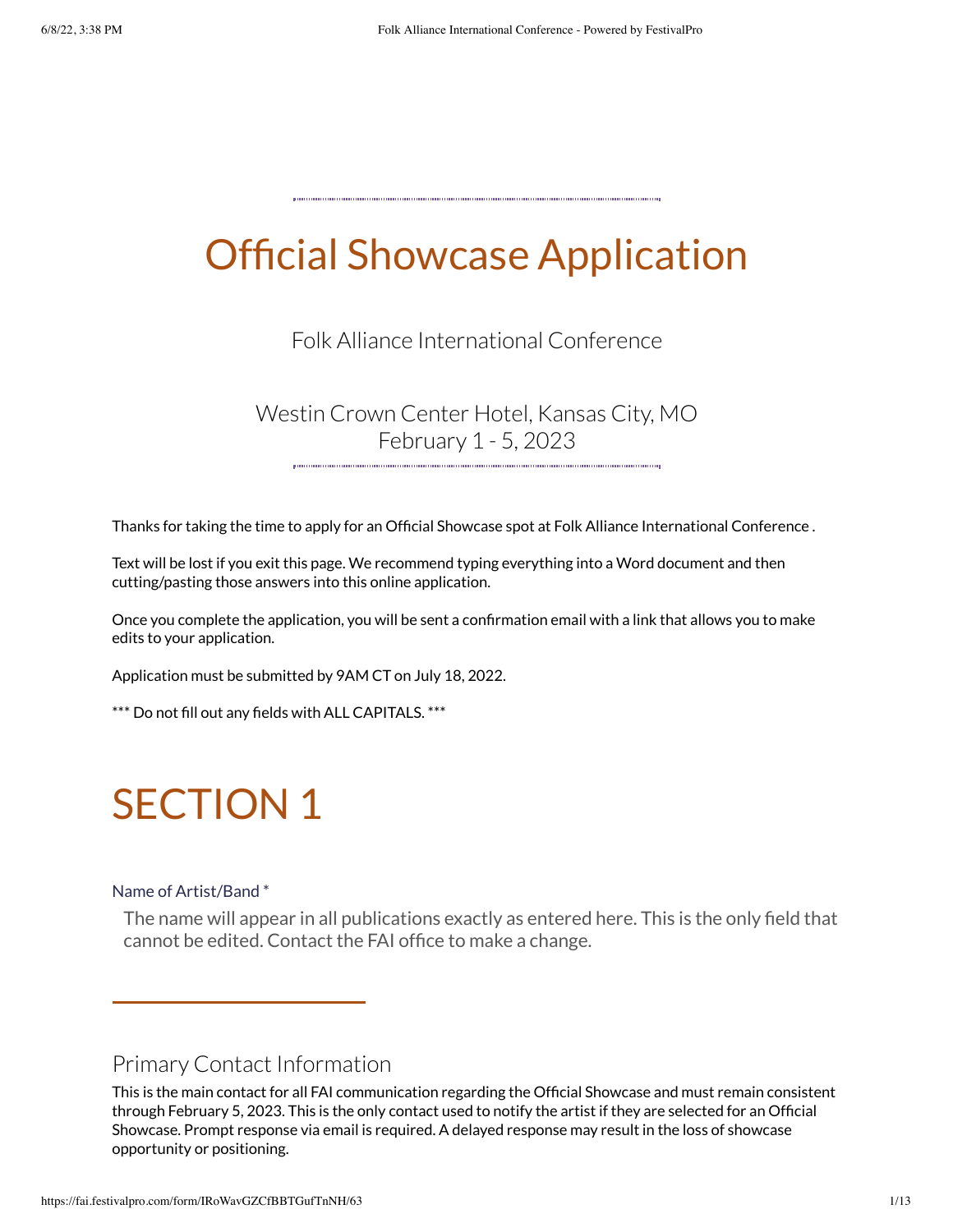First Name \*

Last Name \*

Company/Orgaization

Email \*

Mobile

## Artist Team Information

### Name of Manager \*

If the artist does not have one, write "self-represented."

Manager Company

Manager Email

Name of Tour Manager

Tour Manager Email

Name of Publicist \*

If the artist does not have one, write "self-represented."

Publicist Email

#### Name of Agent \*

If the artist does not have one, write "self-represented."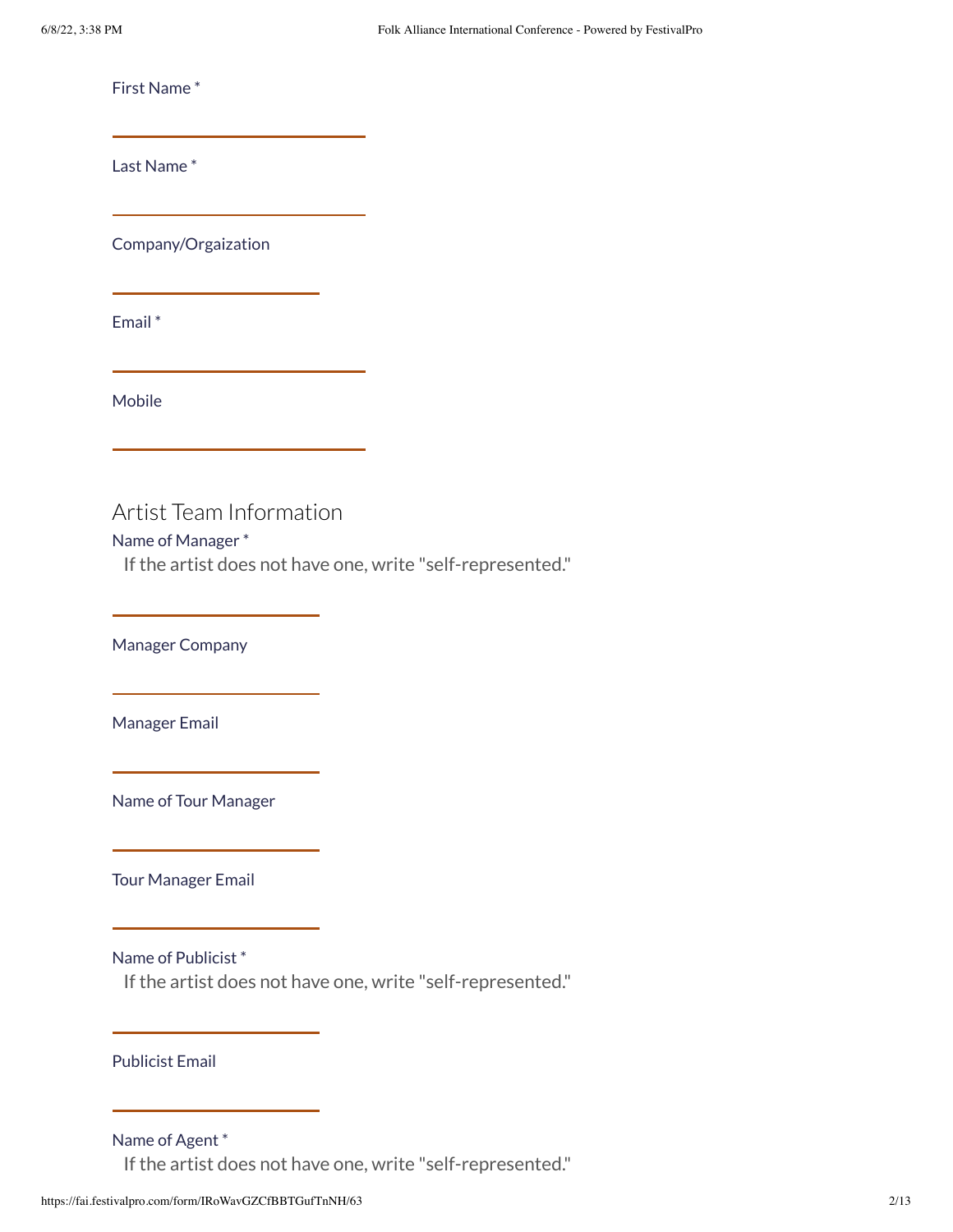Agent Company

Agent Email

Record Label or Distributor

If not represented by a label, please indicate the distribution platform that you use (CD Baby, Tunecore, Bandcamp, etc.)

Artist Direct Contact

Email Address for Artist/Band \*

Phone Number for Artist/Band \*

## SECTION 2

## Required Review Materials

Please link two (2) audio links and one (1) video of a live performance of the proposed showcase format. Please note that the live video is the primary format that our jurors will use to create a score of artistic quality. The video should be current enough that it reflects how you plan to appear while showcasing (both band size and creative content) at the Folk Alliance International conference. The audio and video production quality should be at a level that reflects your professionalism.

The video submission does not need to be unique for this application. It can be as short as 1 song. A past live streamed performance, tiny desk concert submission, showcase video, or other high-quality live video performance will be perfect.

These files can be on the artist website, YouTube, Soundcloud or any other live streaming page.

Only direct links to songs or videos will be used by the jury. Please COPY & PASTE the URL into the fields below.

The jury WILL NOT review downloads or use Dropbox or Google Drive files.

Please note that jurors may not listen to all music submissions.

Audio Sample Link #1 \*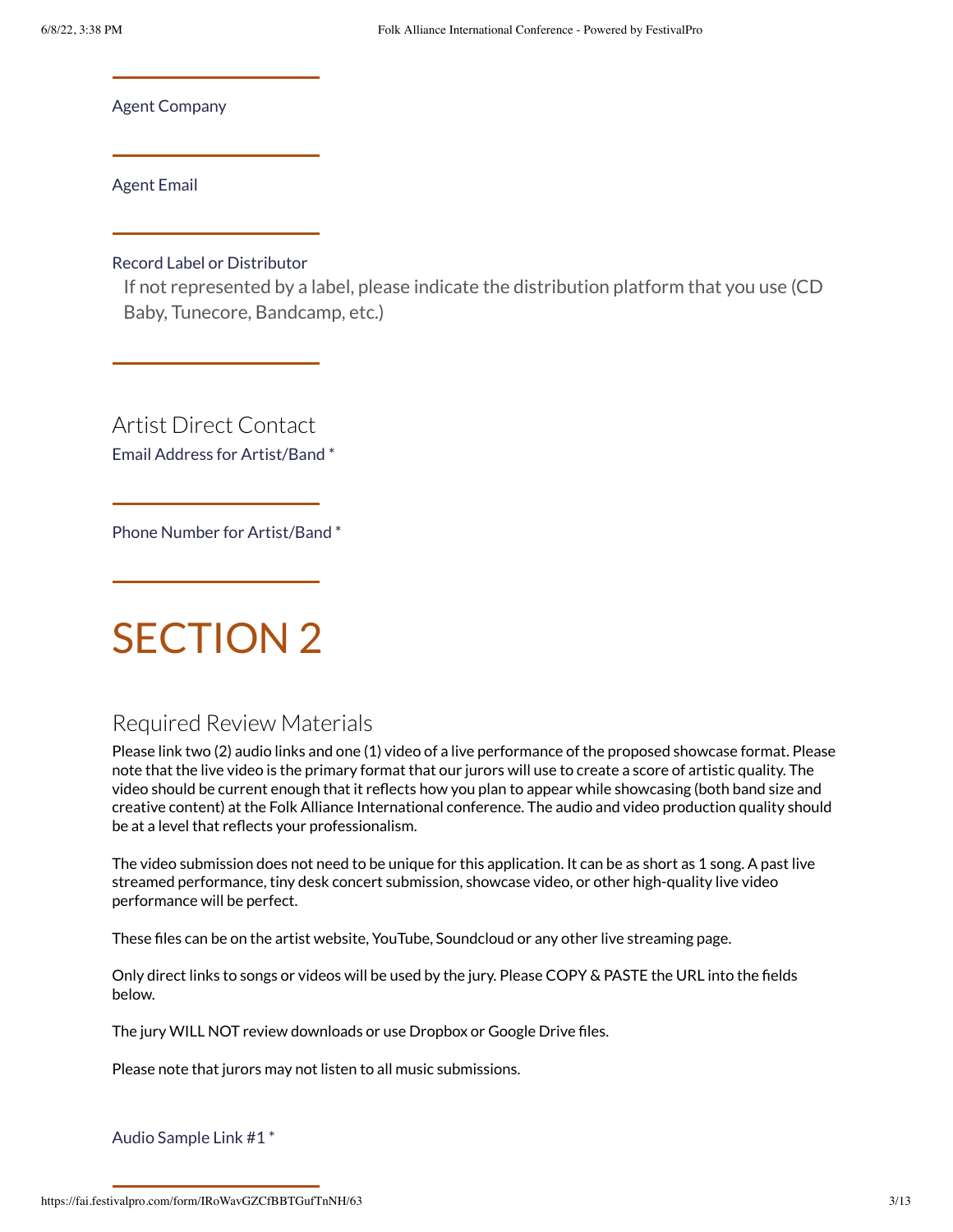Audio Sample Link #2 \*

Video Link of Live Performance \*

Artist Biography \*

250 max word count



## Jury Category \*

Please indicate the area that most accurately identifies where the artist is professionally based. This determines which of the three juries will evaluate the application for marketspecific context. If the artist or representative of the artist is submitting from another country, please indicate the area the artist formally represents. For example, if the artist is an Australian artist currently living in the US but funded by and representing Australia, please select the International jury.

- Not Selected -

### Touring Territory \*

Please outline the artist's last tour and/or outline a tour the artist has booked in the near future. Please summarize in chronological order (Dates; Number of shows and list any highlighted performances).

### Example:

August 2019 - January 2020; 25-date tour of Eastern US; Club Passim, Caffe Lena, Joe's Pub

Summer of 2022; 8-date tour of Canada; Vancouver, Canmore, Regina Folk Fest.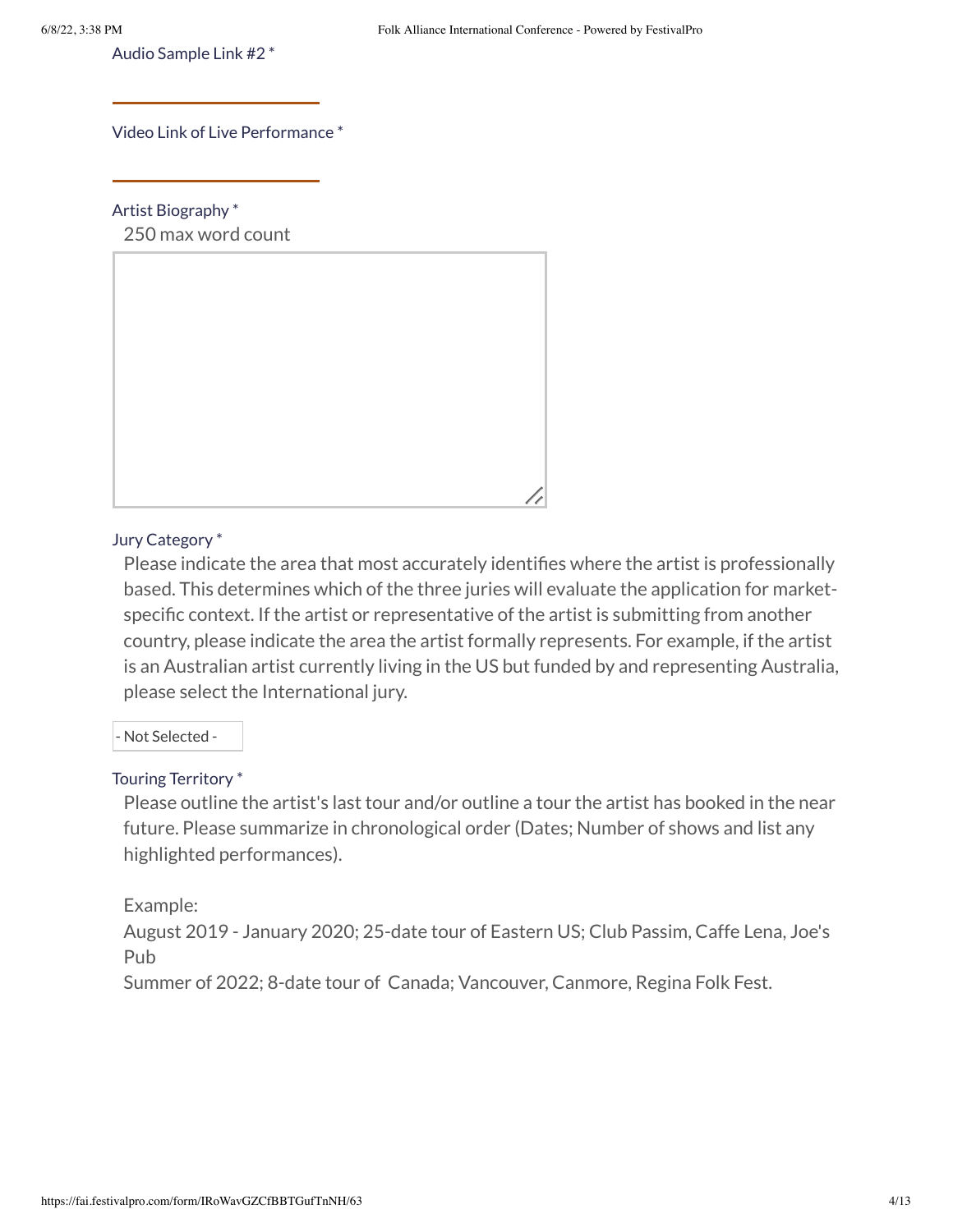

### Title and Date of Latest Release \*

Enter the title and date (mm/yy) of the artist's latest record released.

If the artist has an upcoming album/single release, what is the release date?

Media Coverage \*

Please provide links to the most recent highest profile media reviews of the artist.

### Awards and Recognition

Please list the artist's most significant nominations or awards won. Be brief, chronological, and specific.

Example:

2020 - Nominated for a Grammy in Best American Roots Song 2019 - Awarded: Midwest Music Awards, Folk Artist of the Year

## Marketing Plan \*

Briefly summarize the artist's marketing plan for 2022. What are the goals, and the strategies to accomplish those goals?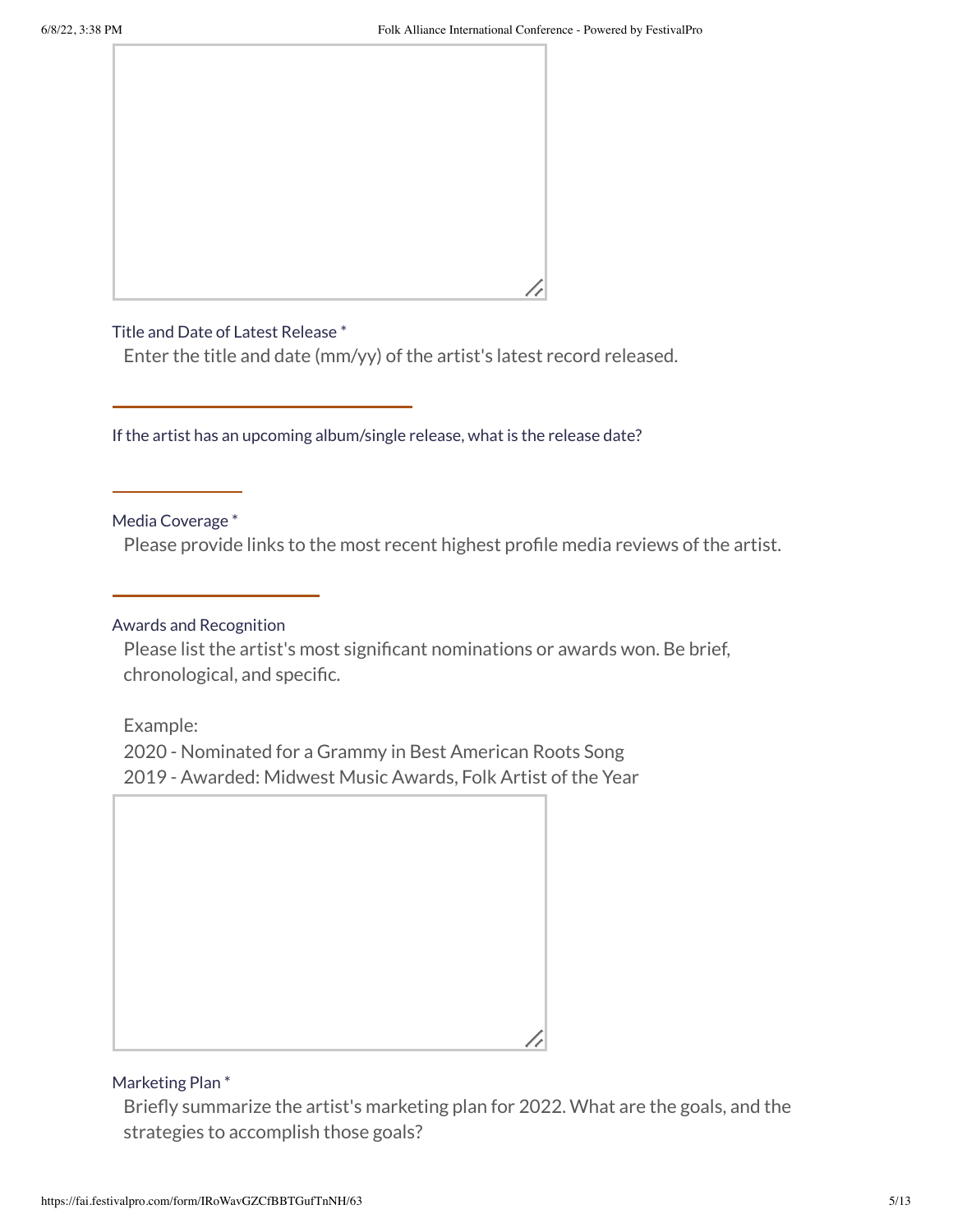

#### Additional Information

Briefly, provide any additional information to be considered.



## SECTION 3

## Artist Conference Profile Information

If selected, this information will be printed in the Program Book and published in the Conference App. See a sample from a previous year's Program Book below.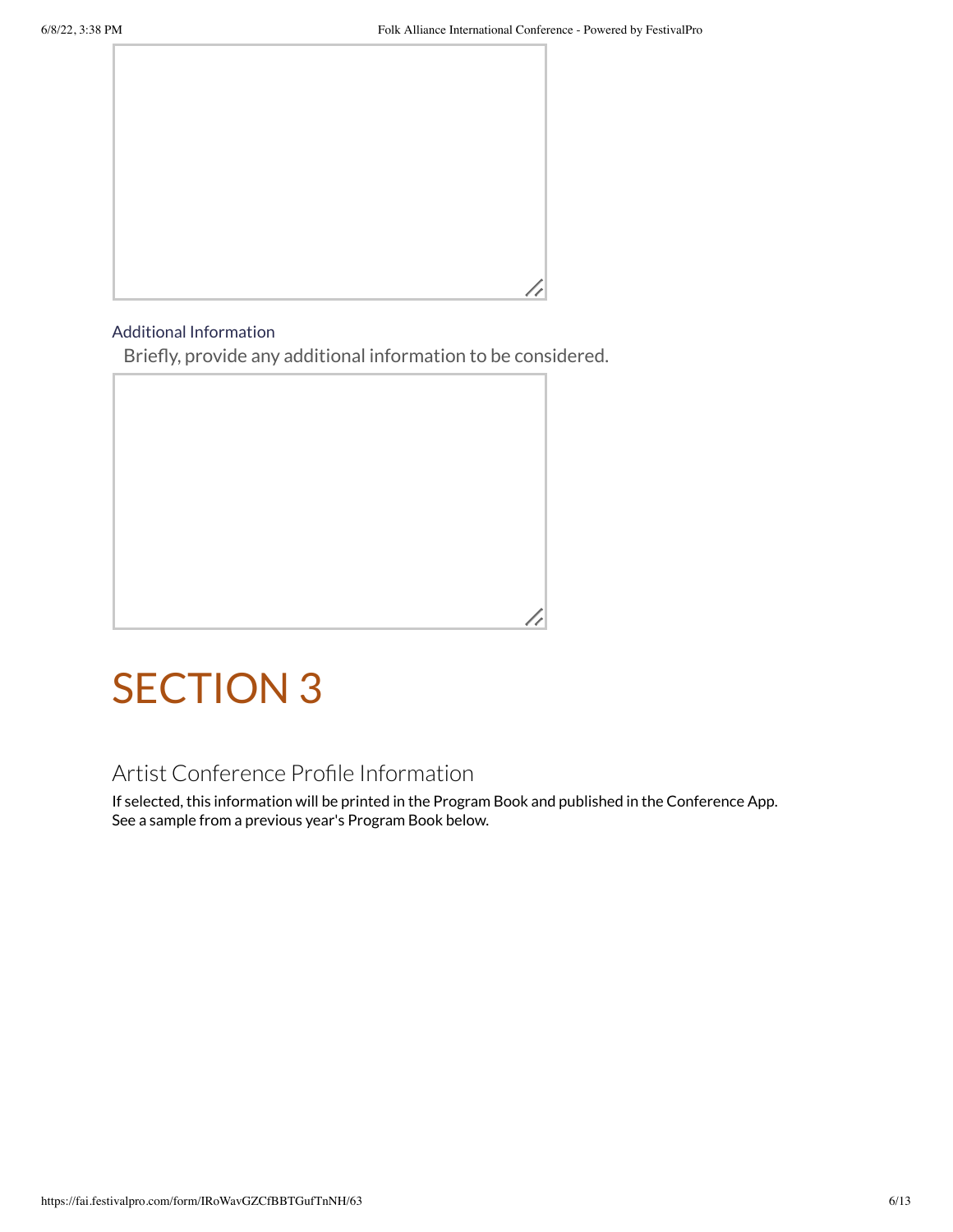Example:

## **Alysha Brilla**

Kitchener, ON, CAN Thursday 6:30 PM Waterbury **Ballroom (2nd Floor)** 2018 Juno Award Nominated artist music producer and songwriter. Brilla's music is inspired by growing up with parents from two different cultural and religious backgrounds; an Indo-Tanzanian father who immigrated to Canada and a Canadian mother of European settler heritage; a storyteller and dynamic performer delivering conscious, rhythmic music. 416.707.9729 | jeff@jmatalent.com

## Artist Headshot Photo \*

(Minimum 300dpi resolution image. Color image highly preferred.)

Choose File No file chosen

## Alternate Artist Headshot Photo \*

(Different from the first image. Minimum 300dpi resolution image. Color image highly preferred.)

Choose File No file chosen

Artist Homebase City \*

Artist Homebase Province/State/Region \*

Artist Homebase Country \*

Country of Origin

This may or may not be the same as "Artist Homebase Country"("Artist Homebase Country" will be displayed on the program book,"Country of Origin" will not)

Artist Short Biography \*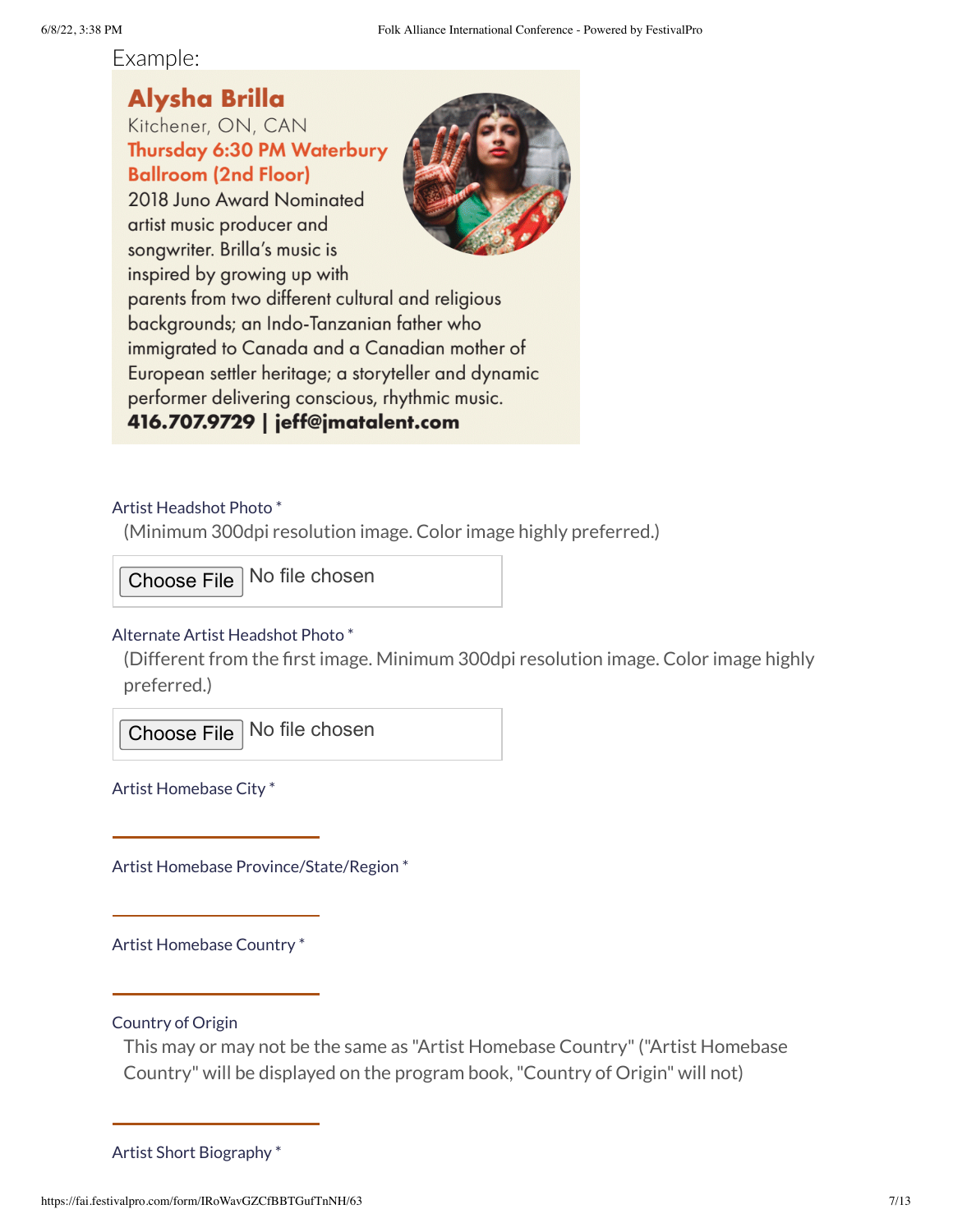50 max word count

Short bio to be used in the program book.



Artist Website \*

Primary Booking Contact

Booking Contact Full Name \*

This information will be printed in the Program Book and published in the Conference App.

Booking Email \*

Booking Phone Number \*

Artist Social Profile URLs Facebook

Instagram

**Twitter** 

Youtube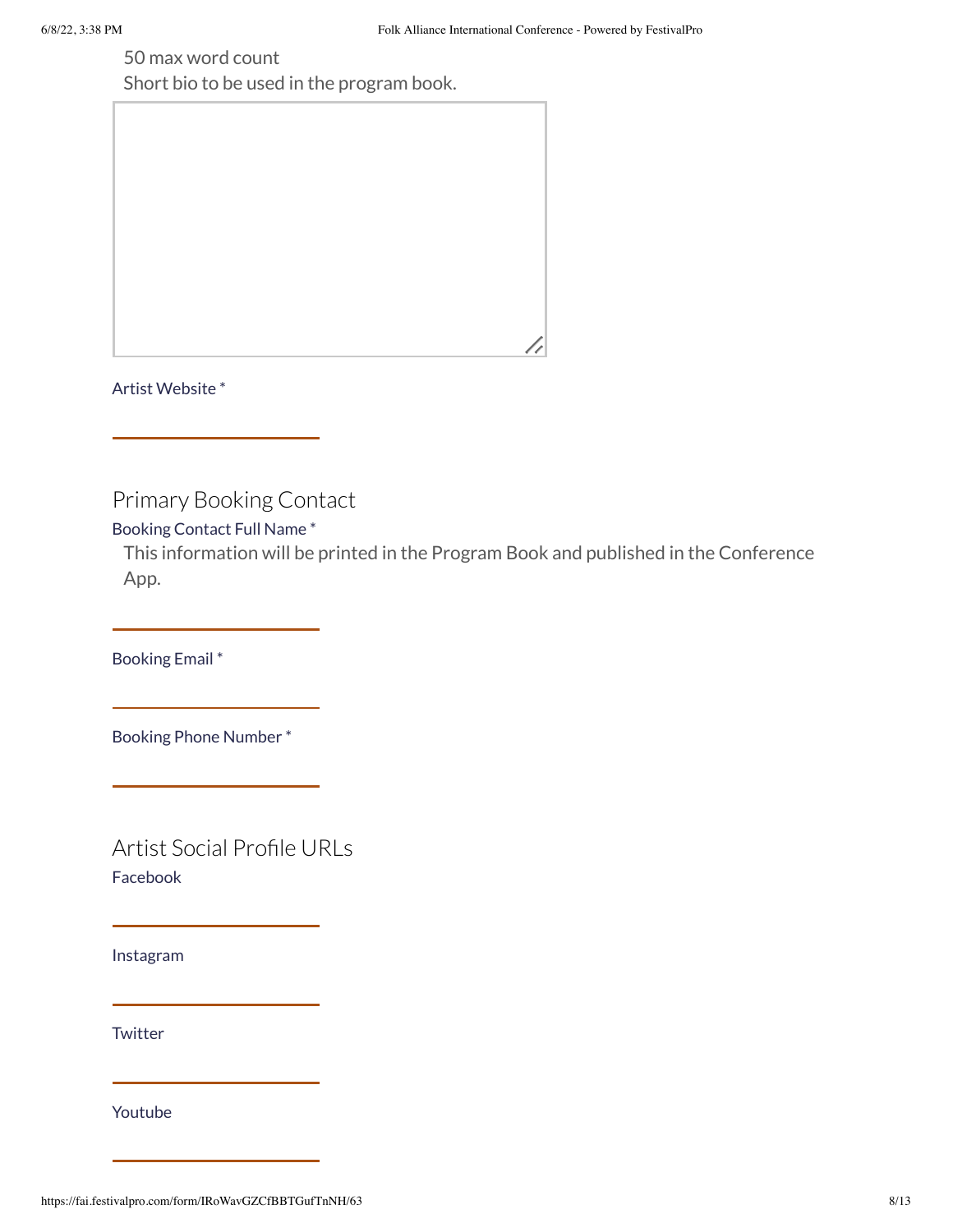Spotify

**Soundcloud** 

Genre & Performing Rights Organization Folk Genre \*

- Not Selected -

Write-In Folk Genre (only if OTHER was chosen in the question above)

Primary Performing Rights Organization (PRO) \*

- Not Selected -

Write-In PRO (only if OTHER was chosen in the question above)

## SECTION 4

Technical Information Type of Act \*

- Not Selected -

Number of Musicians who will be on stage for Official Showcase \*

Names of Band Members + Role for FAI showcase \*

Example: Andy Smithfield - bass, vocals Edgar Nuñez - charango, vocals Katia Dubois - hurdy gurdy, vocals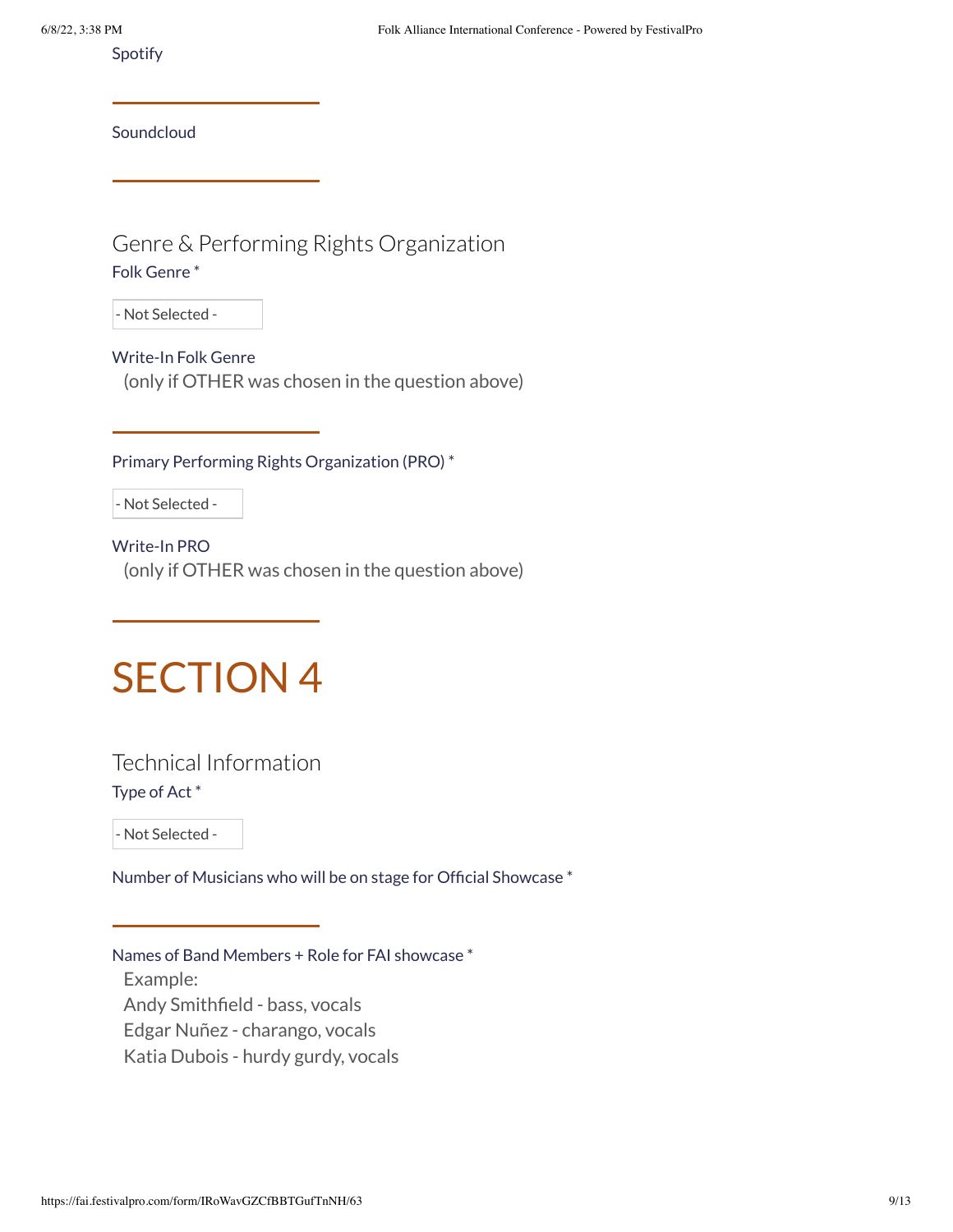

#### Legal Names of Band Members \*

This section is required for NON-US applicants. US Applicants please enter "N/A".

Legal names are listed on passports for all persons traveling to be used on the border crossing letters.

Example:

Edgar Lucas Nuñez

Katia Manon Dubois



### Does this showcase require a drum kit? \*

Drum kits are provided by Folk Alliance International. (Not all showcase stages have drum kits.)

- Not Selected -

### Does this showcase require a keyboard? \*

Keyboards are provided by Folk Alliance International. (Not all showcase stages have keyboards.)

- Not Selected -

### Upload a stage plot (.pdf only) \*

Please upload a stage plot for the production team showing the requirements for a proposed Official Showcase.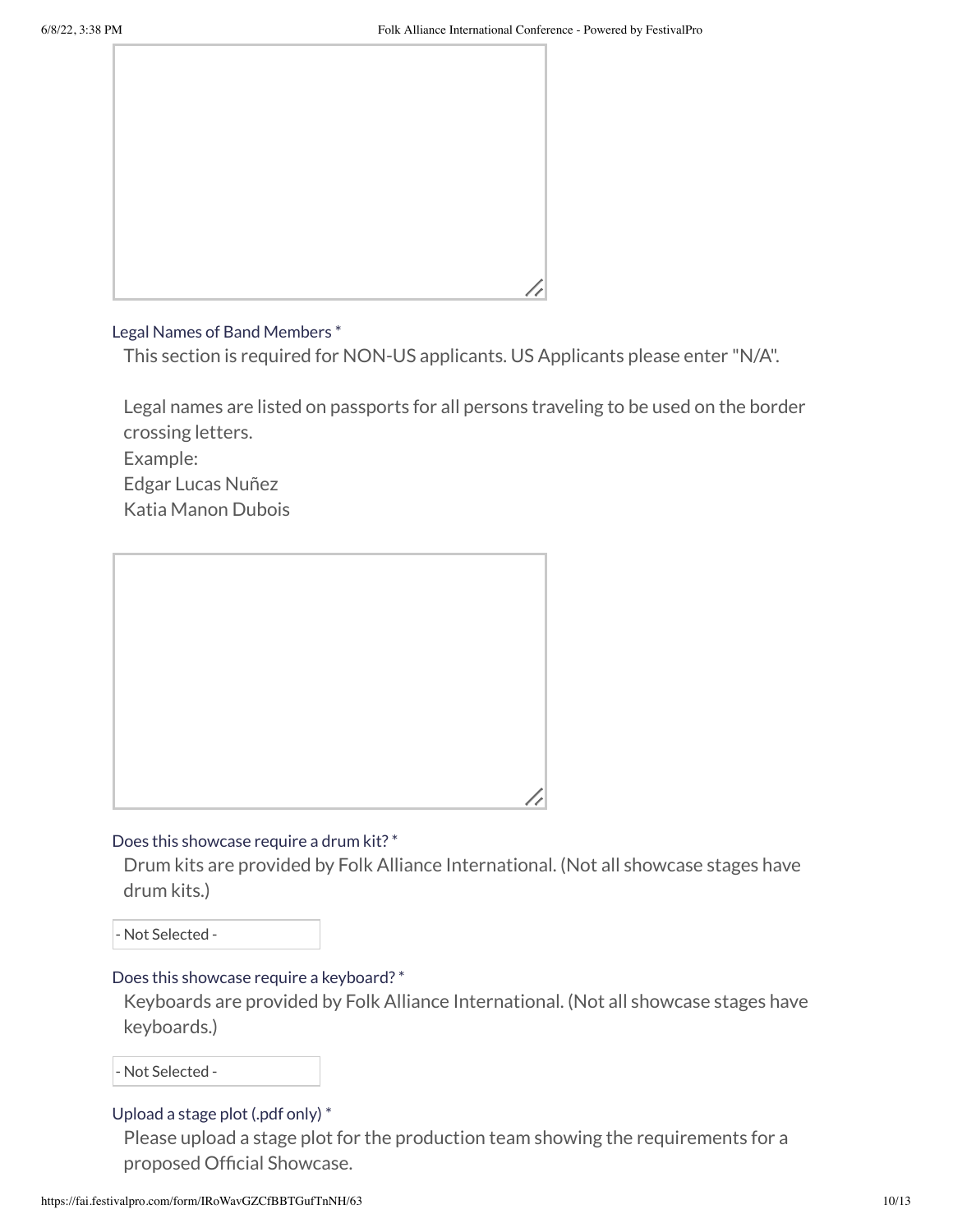(Conference showcase production may not meet all requests. For example: no upright or grand pianos are available - a full keyboard will be provided instead.)

Choose File No file chosen

# SECTION 5

## Additional Information

The following information is not intended for juror review.\*

Will this be the artist's first time attending this conference? \*

- Not Selected -

Will this be the artists's first time performing an official showcase?

- Not Selected -

Please list the artist's current endorsements or sponsorships, if any.

e.g. Taylor guitars endorsement Shubb Capo official artist TrueFire certified instructor

etc...

(if none, leave blank)



## Optional Link to EPK or Promotional Material for Folk DJs

This optional link will be provided to the Folk DJs prior to the conference. Please ensure the link provided gives the DJs access to radio-ready music files.

Funding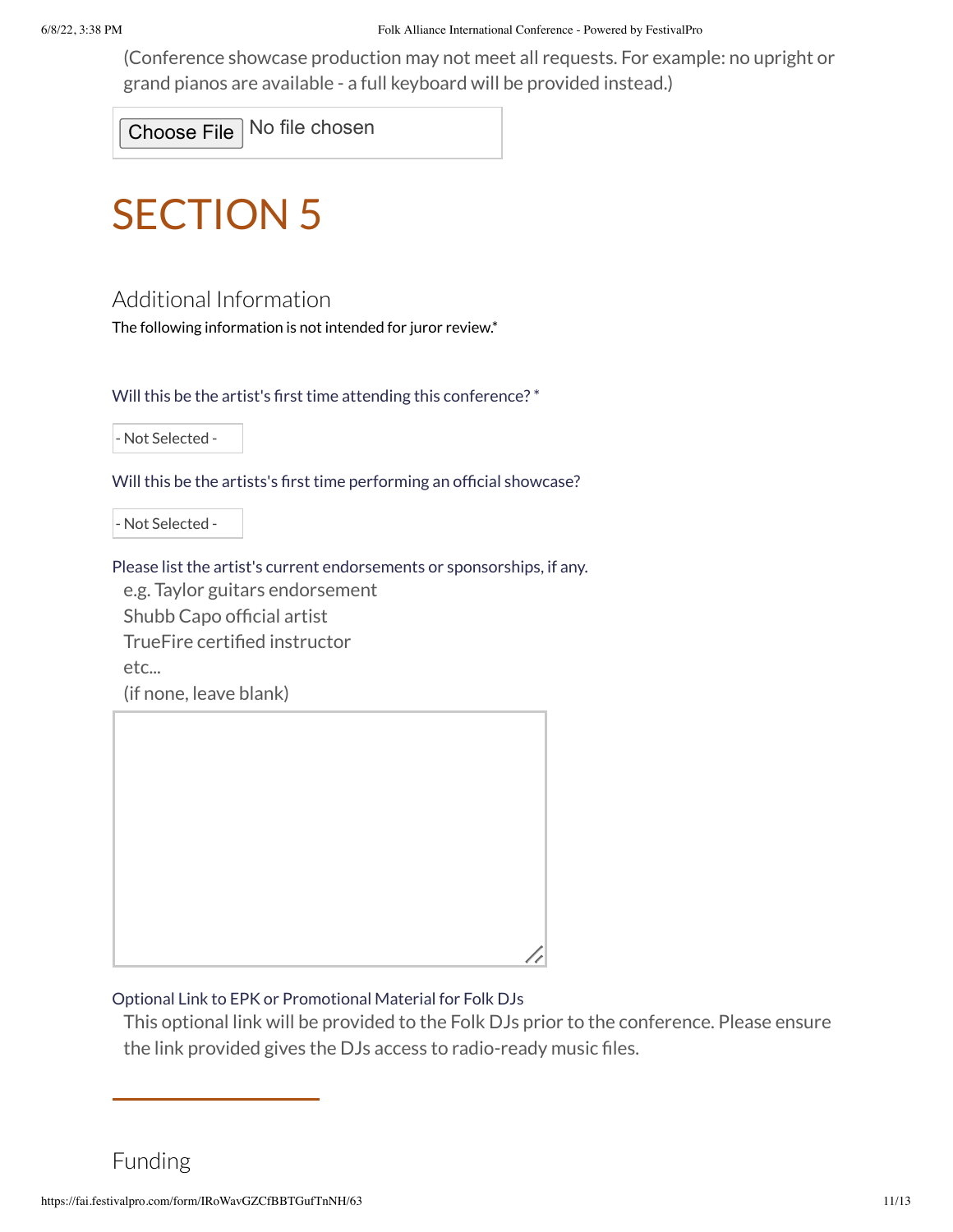#### 6/8/22, 3:38 PM Folk Alliance International Conference - Powered by FestivalPro

Is acceptance of an Official Showcase at the in-person conference contingent on the showcasing act receiving outside funding? \*

- Not Selected -

If yes, provide the name of funder.

If yes, what is the application deadline?

If yes, when will the results of the funding request be known?

**Demographics** 

Folk Alliance International is committed to diversity, inclusion, and equitable representation in all programming. In order to measure progress toward FAI's strategic priorities, please answer the following questions.

\*This information is for statistical analysis only. It will not be viewable by the jury and is not part of scoring applications.

Does the artist or anyone in the band identify as Black, Indigenous, or a Person of Color? \*

We ask this question to ensure accuracy and accountable representation in the showcase program.

- Not Selected -

How do members of your group self-identify racially?

How do members of your group self-identify ethnically?

Does anyone in the band identify as LGBTQ2IA+? \*

- Not Selected -

Does anyone in the band identify as disabled? \*

- Not Selected -

Do any featured performers in the band identify as a woman, transgender, or non-binary? \*

- Not Selected -